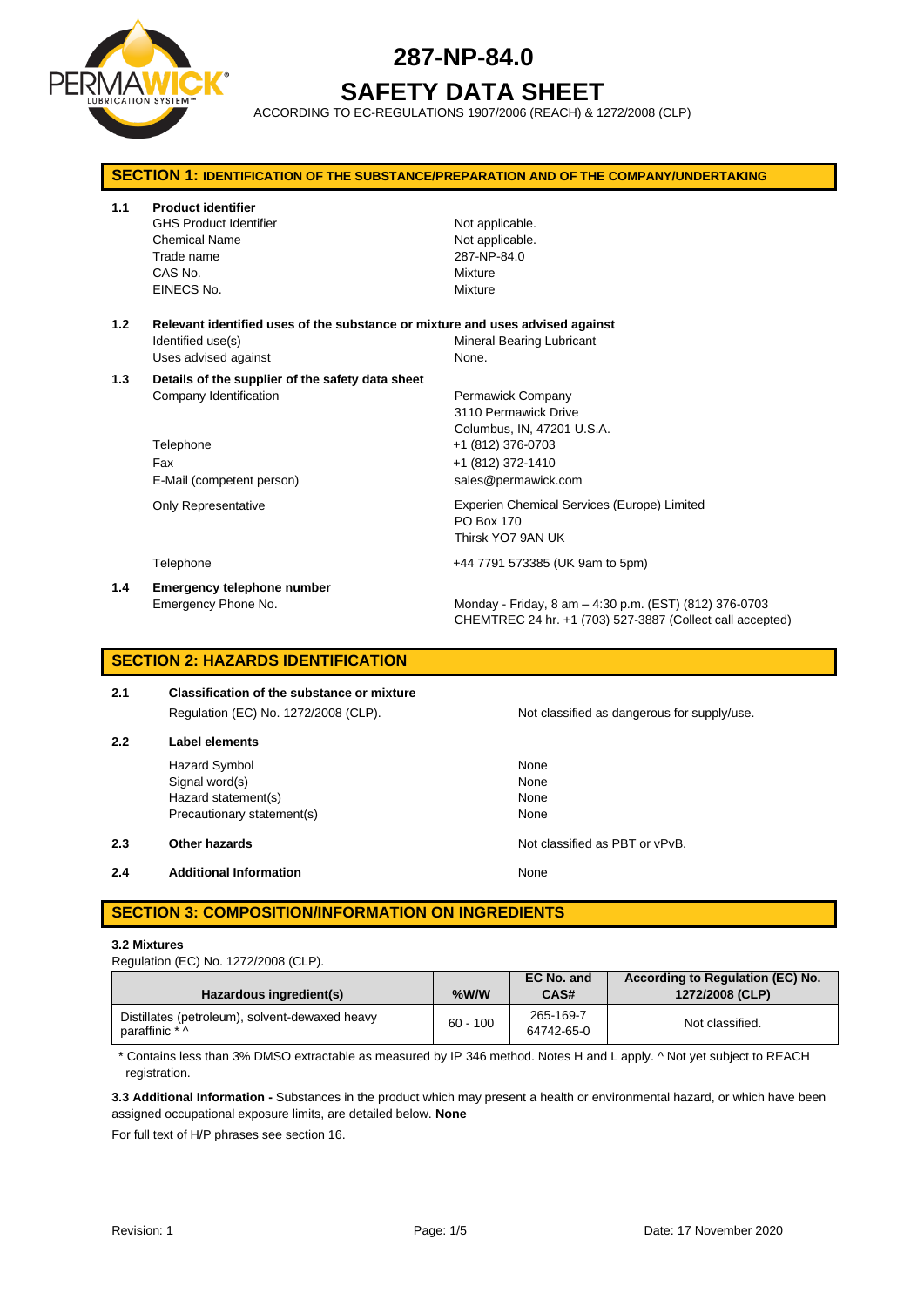

# **SECTION 4: FIRST AID MEASURES**



| Description of first aid measures                                             |                                                                                            |  |  |  |
|-------------------------------------------------------------------------------|--------------------------------------------------------------------------------------------|--|--|--|
| Inhalation                                                                    | Unlikely to be required but if necessary treat symptomatically.                            |  |  |  |
| <b>Skin Contact</b>                                                           | Wash affected skin with soap and water.                                                    |  |  |  |
| Eye Contact                                                                   | Eyes should be washed with plenty of water. If symptoms occur<br>obtain medical attention. |  |  |  |
| Ingestion                                                                     | Unlikely to be required but if necessary treat symptomatically.                            |  |  |  |
| Most important symptoms and effects, both<br>acute and delayed                | None                                                                                       |  |  |  |
| Indication of the immediate medical attention<br>and special treatment needed | None                                                                                       |  |  |  |
|                                                                               |                                                                                            |  |  |  |

# **SECTION 5: FIRE-FIGHTING MEASURES**

**5.1 Extinguishing media** -Unsuitable Extinguishing Media None anticipated. **5.2 Special hazards arising from the substance or mixture**

-Suitable Extinguishing Media Extinguish with waterspray, dry chemical, sand or carbon dioxide.

This product may give rise to hazardous fumes in a fire.

**5.3 Advice for fire-fighters A self** contained breathing apparatus and suitable protective clothing should be worn in fire conditions.

# **SECTION 6: ACCIDENTAL RELEASE MEASURES**

| 6.1 | Personal precautions, protective equipment<br>and emergency procedures | Avoid skin contact. Avoid contact with eyes.                                                                                                       |
|-----|------------------------------------------------------------------------|----------------------------------------------------------------------------------------------------------------------------------------------------|
| 6.2 | <b>Environmental precautions</b>                                       | Use appropriate container to avoid environmental contamination.                                                                                    |
| 6.3 | Methods and material for containment and<br>cleaning up                | Contain and cover spilled substance with dry sand or earth or<br>other suitable dry material. Transfer to a container for disposal or<br>recovery. |
| 6.4 | Reference to other sections                                            | None                                                                                                                                               |
| 6.5 | <b>Additional Information</b>                                          | None.                                                                                                                                              |

# **SECTION 7: HANDLING AND STORAGE**

**7.1 Precautions for safe handling Avoid skin contact. Avoid contact with eyes. 7.2 Conditions for safe storage, including any incompatibilities**

-Storage Temperature **Store at room temperature.** -Incompatible materials **Strong oxidising agents**.

**7.3 Specific end use(s)** Synthetic Bearing Lubricant

# **SECTION 8: EXPOSURE CONTROLS/PERSONAL PROTECTION**

- **8.1 Control parameters**
- **8.1.1 Occupational Exposure Limits**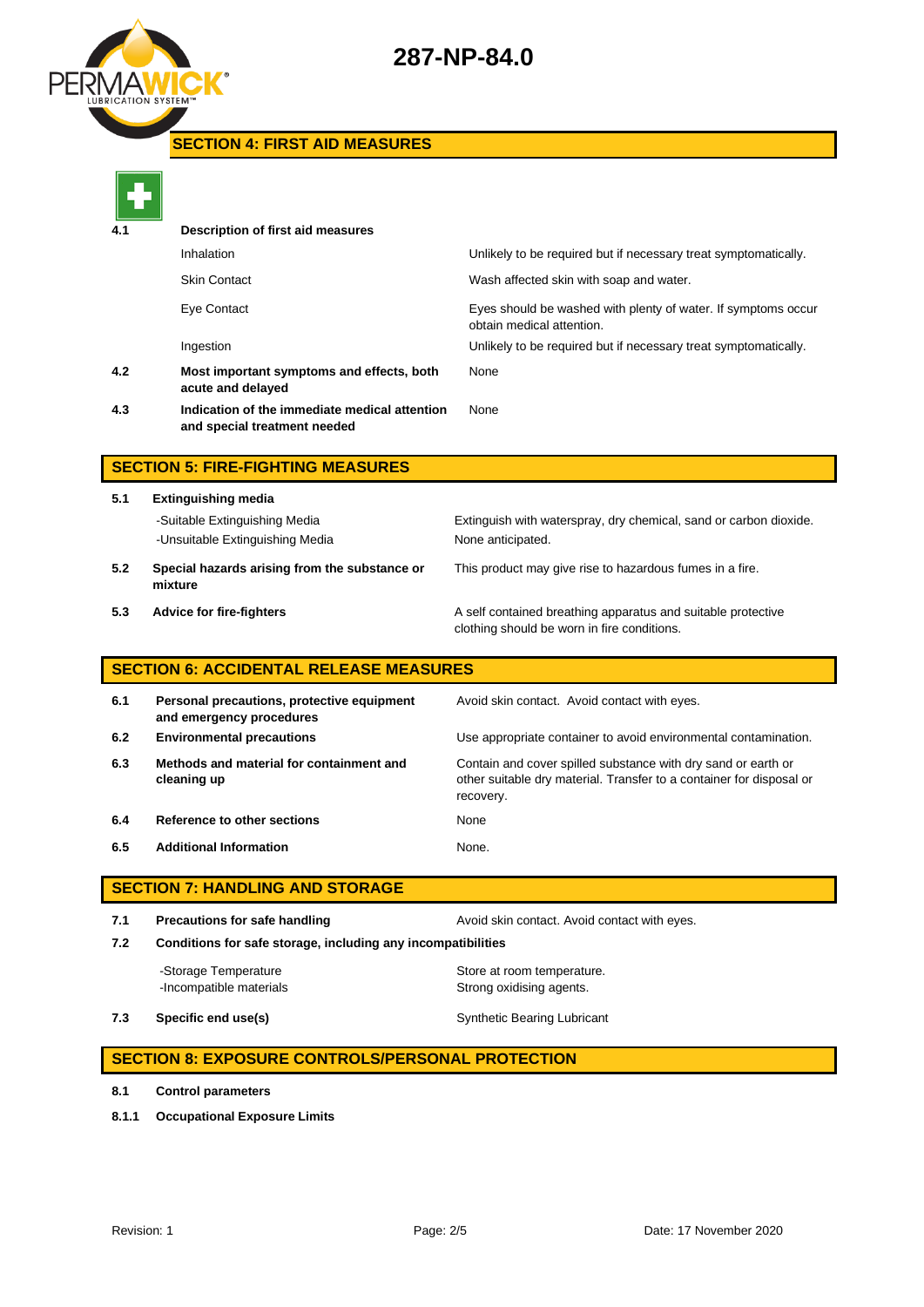8.2.3 **Environmental Exposure Controls** Mot normally required.

**SECTION 9: PHYSICAL AND CHEMICAL PROPERTIES**

# **9.1 Information on basic physical and chemical properties**



|                                                       | <b>SUBSTANCE.</b>                                                  | CAS No.                | LTEL (8 hr<br>TWA ppm) | LTEL (8 hr<br>TWA mg/m <sup>3</sup> ) | <b>STEL</b><br>(ppm) | <b>STEL</b><br>(mg/m <sup>3</sup> ) | Note: |
|-------------------------------------------------------|--------------------------------------------------------------------|------------------------|------------------------|---------------------------------------|----------------------|-------------------------------------|-------|
|                                                       | None known                                                         |                        | -----                  |                                       | -----                | -----                               | ----- |
| Limit value type<br>(country of origin)<br>None known |                                                                    | <b>SUBSTANCE.</b>      | CAS No.<br>-----       | <b>Biological limit value</b>         |                      | Note:<br>-----                      |       |
| 8.1.2<br>8.2                                          | Recommended monitoring method<br><b>Exposure controls</b>          |                        |                        | Not available                         |                      |                                     |       |
| 8.2.1                                                 | Appropriate engineering controls                                   | Not normally required. |                        |                                       |                      |                                     |       |
| 8.2.2                                                 | Personal protection equipment<br>Eye/face protection               | Safety spectacles.     |                        |                                       |                      |                                     |       |
|                                                       | Skin protection (Hand protection/ Other)<br>Not normally required. |                        |                        |                                       |                      |                                     |       |
|                                                       | Respiratory protection                                             |                        |                        | Not normally required.                |                      |                                     |       |

**287-NP-84.0**

Thermal hazards **Not normally required.** 

Appearance Granular Colour.<br>Colour. Colour Colour Colour Colour Colour Colour Colour Colour Colour Colour Colour Colour. Gray-Brown Fuel oil-like. Odour threshold (ppm) Not available pH (Value) Not available Melting point (°C) / Freezing point (°C) Not available Boiling point/boiling range (°C): Not available Flash point (°C) 214 [Clevland Open cup] Evaporation rate Not available Flammability (solid, gas) Not available Explosive limit ranges Not available Vapour pressure (Pascal) Vapour pressure (Pascal) Vapour density (Air=1) Not available Density (g/ml) 0.87 Solubility (Water) Negligible. Solubility (Other) Not available Partition coefficient (n-Octanol/water) Not available Auto ignition point (°C) and the contract of the Mot available Not available Decomposition temperature (°C) Not available Kinematic Viscosity (cSt) @ 40°C (Base Oil) 141 Explosive properties Not explosive. Oxidising properties Not oxidising.

**9.2 Other information 19.2 Other information**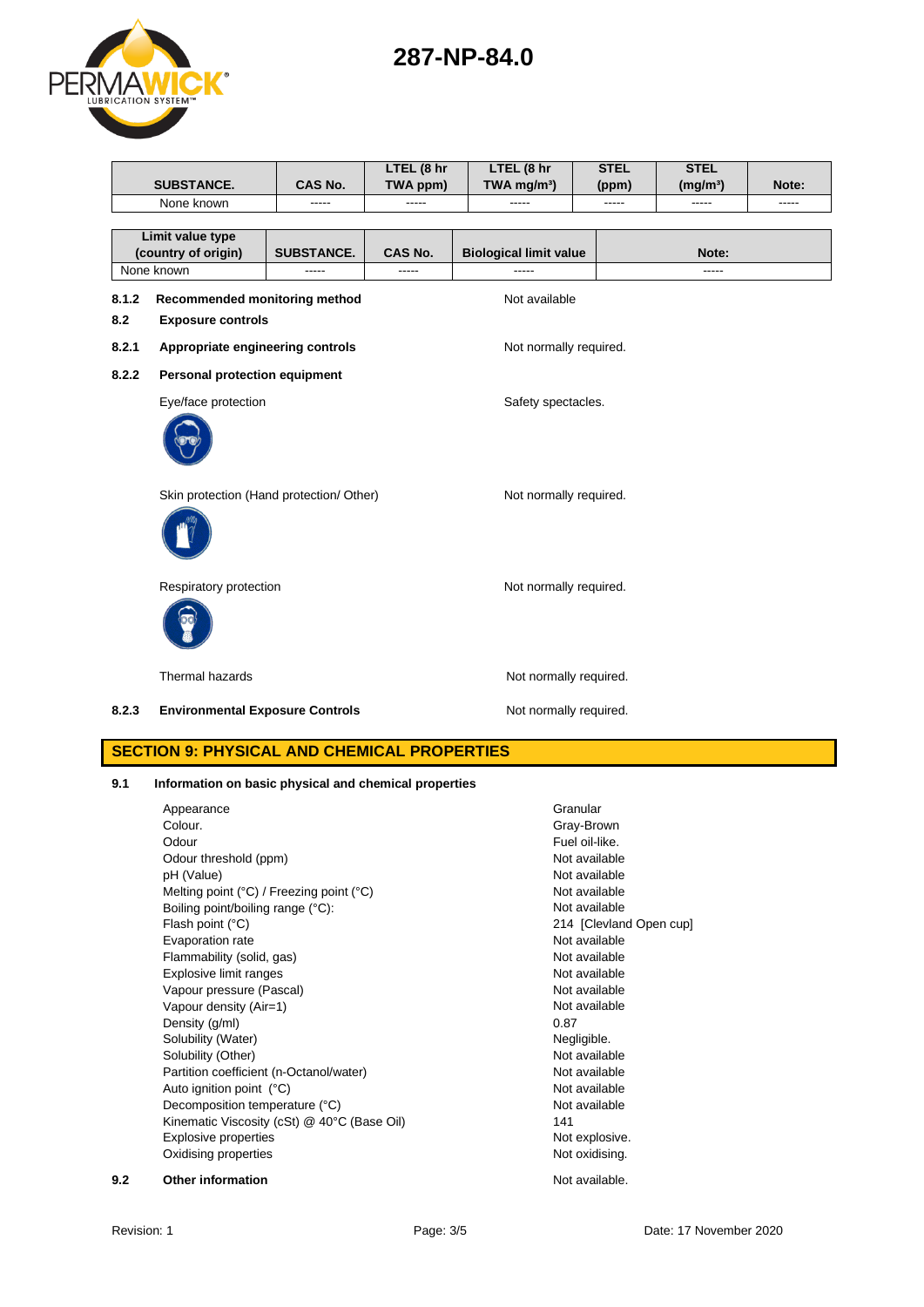

# **SECTION 10: STABILITY AND REACTIVITY**

- **10.2 Chemical stability** Stable.
- **10.3 Possibility of hazardous reactions** None anticipated.
- **10.4 Conditions to avoid** None
- **10.5 Incompatible materials** Oxidizers
- 

### **SECTION 11: TOXICOLOGICAL INFORMATION**

#### **11.1 Information on toxicological effects**

#### **11.1.1 Substances**

Not applicable

#### **11.1.2 Mixtures - By analogy with similar materials:**

Acute toxicity and the expected. Skin corrosion/irritation **Vertilian Corrosion/intervalue Corrosion**/irritation. Serious eye damage/irritation **Exercise 20** Unlikely to cause eye irritation. Respiratory or skin sensitization Not to be expected. Germ cell mutagenicity **Not to be expected.** Carcinogenicity **Not to be expected.** Reproductive toxicity Not to be expected. STOT - single exposure Not to be expected. STOT - repeated exposure Not to be expected. Aspiration hazard Not to be expected.

#### **11.1.3 Substances in preparations / mixtures**

Distillates (petroleum), solvent-dewaxed heavy paraffinic (CAS No. 64742-65-0)

Acute toxicity  $LD50 > 5000$  mg/kg (rat)  $LC50 = 2.18$  mg/l (4 hour(s)) (rat) LD50 > 2000 mg/kg (rabbit)

Skin corrosion/irritation Non-irritant. Serious eye damage/irritation Non-irritant. Respiratory or skin sensitization It is not a skin sensitiser. Germ cell mutagenicity **Negative** Negative Carcinogenicity **Negative** Negative Reproductive toxicity Not to be expected. STOT - single exposure Not to be expected. STOT - repeated exposure Not to be expected. Aspiration hazard Not applicable

#### **11.2 Other information None known.**

## **SECTION 12: ECOLOGICAL INFORMATION**

### **12.1 Toxicity**

### **Substances in preparations / mixtures**

|                                      | Distillates (petroleum), solvent-dewaxed heavy paraffinic (CAS No. 64742-65-0)                                                                              |                                                                                                                                                                                                       |  |  |
|--------------------------------------|-------------------------------------------------------------------------------------------------------------------------------------------------------------|-------------------------------------------------------------------------------------------------------------------------------------------------------------------------------------------------------|--|--|
|                                      | Acute toxicity                                                                                                                                              | $NOEL > 100$ mg/l (96 hour) (P. promelas)<br>NOEL > 10,000 mg/l (96 hour) (G. pulex)                                                                                                                  |  |  |
|                                      | Long Term                                                                                                                                                   | $NOEL > 100$ mg/l (72 hour) (P. subcapitata)<br>$NOEL = 10$ mg/l (21 days) (D. magna)                                                                                                                 |  |  |
| 12.2<br>12.3<br>12.4<br>12.5<br>12.6 | Persistence and degradability<br><b>Bioaccumulative potential</b><br>Mobility in soil<br><b>Results of PBT and vPvB assessment</b><br>Other adverse effects | There is evidence of degredation in soil and water.<br>The substance has low potential for bioaccumulation.<br>The product has low mobility in soil.<br>Not classified as PBT or vPvB.<br>None known. |  |  |

**10.1 Reactivity 10.1 Reactivity 10.1 Reactivity Stable under normal conditions. 10.6 Hazardous Decomposition Product(s)** Carbon monoxide, Carbon dioxide, Nitrogen, phosphorous oxides